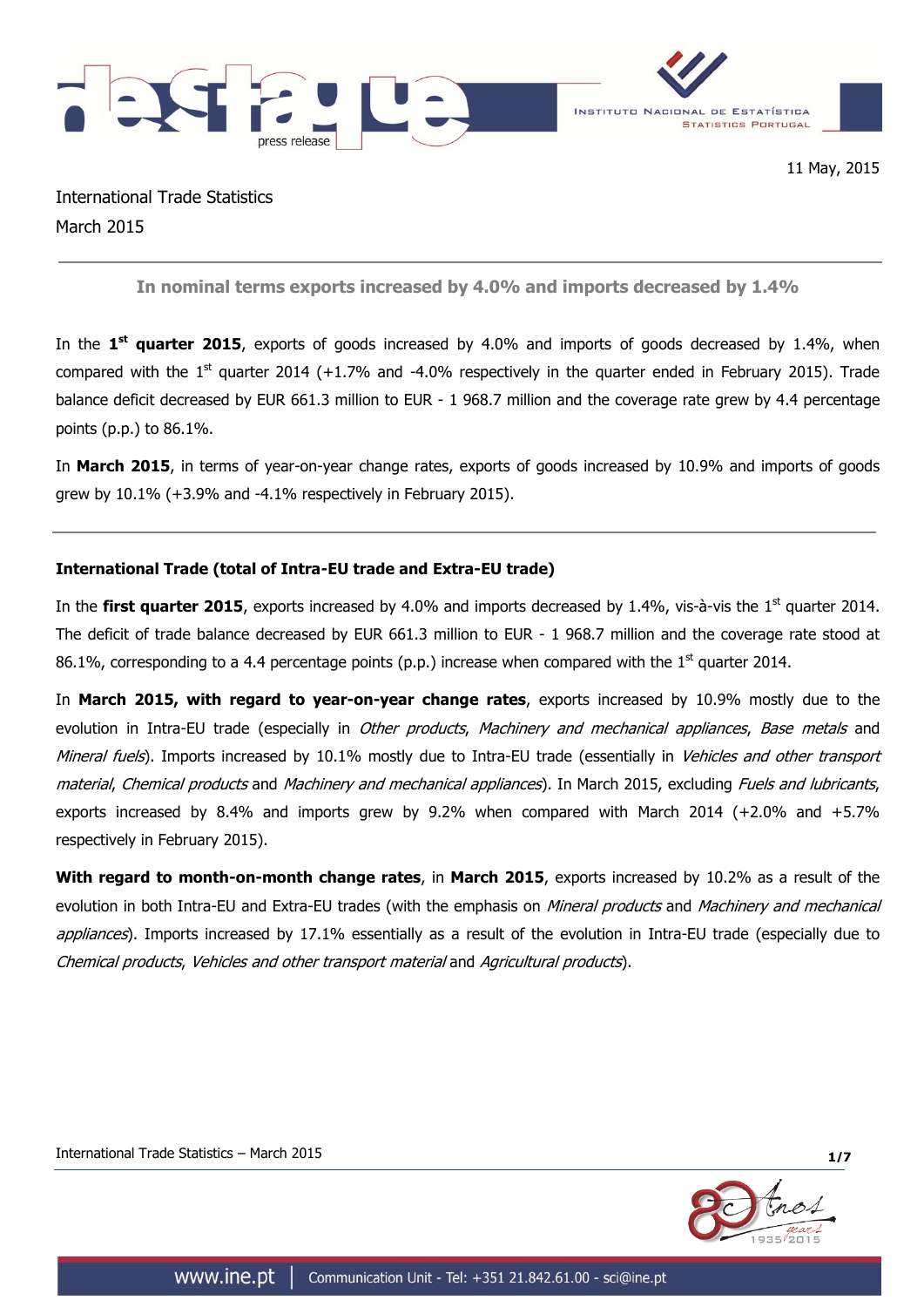

| <b>GLOBAL DATA</b>                    | € Million  | <b>GROWTH</b><br><b>RATE</b>      |               |
|---------------------------------------|------------|-----------------------------------|---------------|
|                                       |            | JAN 14 to MAR 14 JAN 15 to MAR 15 | $\frac{0}{0}$ |
| <b>INTERNATIONAL</b>                  |            |                                   |               |
| Exports (FOB)                         | 11 707.1   | 12 169.6                          | 4.0           |
| Imports (CIF)                         | 14 3 37.1  | 14 138.3                          | $-1.4$        |
| <b>Trade Balance</b>                  | $-2630.0$  | $-1968.7$                         |               |
| Coverage rate (%)                     | 81.7       | 86.1                              |               |
| <b>INTRA-EU</b>                       |            |                                   |               |
| Exports (FOB)                         | 8 4 9 2.1  | 8 9 2 9.8                         | 5.2           |
| Imports (CIF)                         | 10 797.6   | 11 039.4                          | 2.2           |
| <b>Trade Balance</b>                  | $-2.305.5$ | $-2$ 109.6                        |               |
| Coverage rate (%)                     | 78.6       | 80.9                              |               |
| EURO ZONE                             |            |                                   |               |
| Exports (FOB)                         | 7 153.0    | 7 501.8                           | 4.9           |
| Imports (CIF)                         | 9 7 68.3   | 9 9 4 5 . 3                       | 1.8           |
| <b>Trade Balance</b>                  | $-2615.4$  | $-2443.6$                         |               |
| Coverage rate (%)                     | 73.2       | 75.4                              |               |
| <b>EXTRA-EU</b>                       |            |                                   |               |
| Exports (FOB)                         | 3 2 1 5 .0 | 3 2 3 9 . 9                       | 0.8           |
| Imports (CIF)                         | 3 5 3 9.5  | 3 0 98.9                          | $-12.4$       |
| <b>Trade Balance</b>                  | $-324.5$   | 140.9                             |               |
| Coverage rate (%)                     | 90.8       | 104.5                             |               |
| <b>EXCLUDING FUELS AND LUBRICANTS</b> |            |                                   |               |
| Exports (FOB)                         | 2 855.1    | 2852.0                            | $-0.1$        |
| Imports (CIF)                         | 1866.9     | 1870.7                            | 0.2           |
| <b>Trade Balance</b>                  | 988.2      | 981.4                             |               |
| Coverage rate (%)                     | 152.9      | 152.5                             |               |

# **Intra-EU trade**

In the **first quarter 2015**, Intra-EU exports increased by 5.2% and Intra-EU imports grew by 2.2%, **vis-à-vis the 1 st quarter 2014**, with a corresponding coverage rate of 80.9% and a deficit of EUR 2 109.6 million.

In **March 2015**, Intra-EU exports increased by 10.8% **vis-à-vis March 2014**, due to the evolution in most groups of products, with the emphasis on *Other products* (especially *Cigarettes, containing tobacco*), Machinery and mechanical appliances, Base metals and Mineral fuels (mostly on Medium oils and preparations of petroleum or bituminous minerals and *Light oils and preparations, of petroleum or bituminous minerals*). Intra-EU imports increased by 8.7% mirroring the increases in most groups of products, especially in Vehicles and other transport equipment (namely Passenger motor cars), Chemical products (mostly Medicaments) and Machinery and mechanical appliances (mainly Mobile lifting frames on tyres and straddle carriers and Portal or pedestal jib cranes).

**When compared to the previous month**, Intra-EU exports grew by 7.3% in **March 2015**, due to the performance of most groups of products, mainly Mineral products (especially Copper ores and concentrates), Plastic and rubber products (mostly Amino-resins), Agricultural products and Machinery and mechanical appliances (mainly Mobile lifting frames on tyres and straddle carriers and Portal or pedestal jib cranes). Intra-EU imports increased by 15.9% as a result of the evolution in all groups of products, more so in *Chemical products* (mostly *Medicaments*), Vehicles and other transport equipment (especially Passenger motor cars) and Agricultural products.

International Trade Statistics – March 2015 **2/7**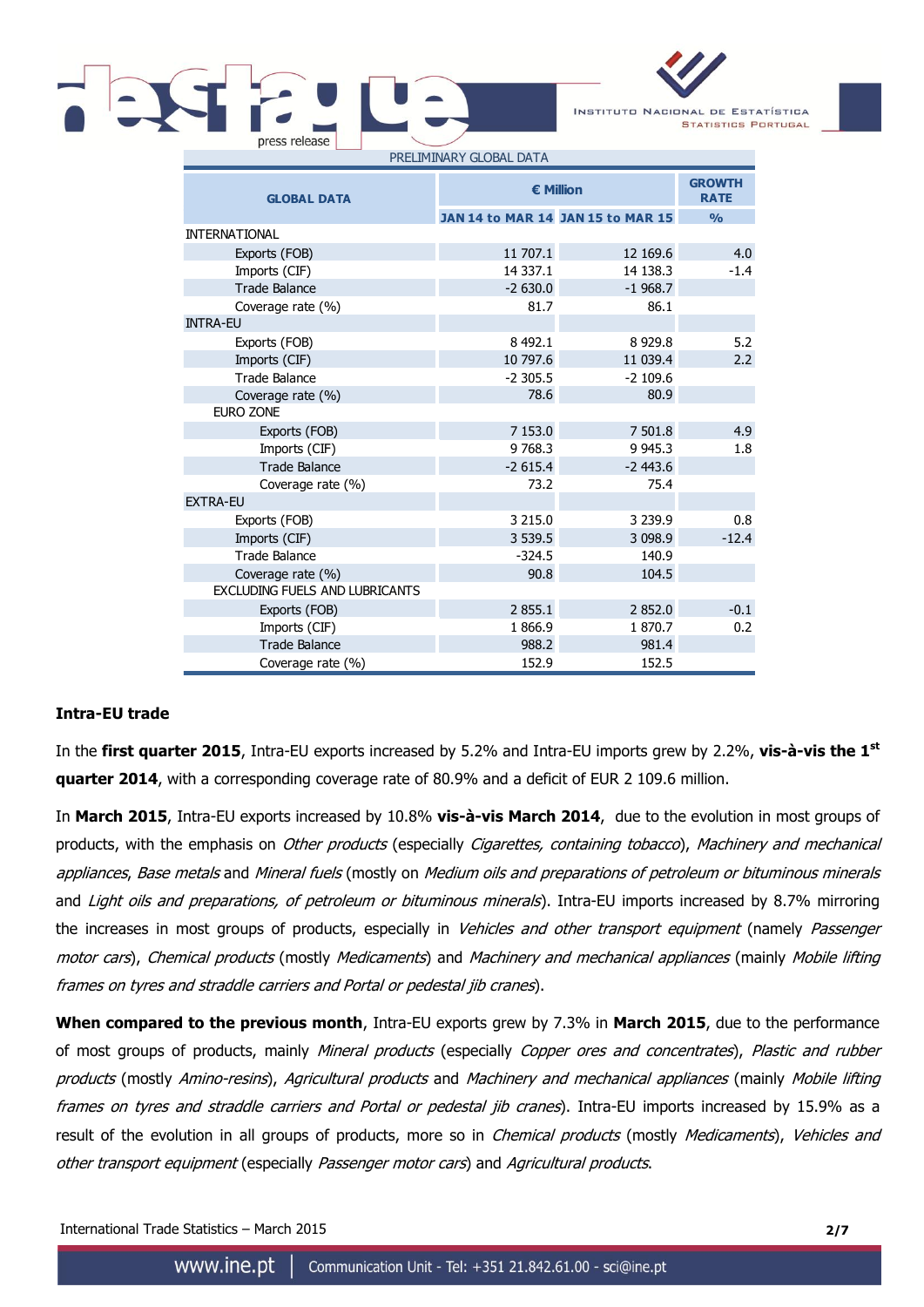



### **Extra-EU trade**

In the **first quarter 2015**, **vis-à-vis the 1 st quarter 2014**, Extra-EU exports increased by 0.8% and Extra-EU imports declined by 12.4%, which corresponded to a surplus of EUR 140.9 million and a coverage rate of 104.5%. Excluding *Fuels and lubricants*, Extra-EU exports fell by 0.1% and Extra-EU imports increased by 0.2%. Extra-EU trade balance, excluding these types of products, accounted for a EUR 981.4 million surplus, corresponding to a coverage rate of 152.5%.

In **March 2015**, exports to Third Countries increased by 11.0% **in comparison with March 2014**, reflecting the increases in most groups of products, especially in *Mineral fuels* (mainly *Motor spirit* and *Gas oils of petroleum*), Machinery and mechanical appliances (namely Parts suitable for use solely or principally with electric motors and generators and Data-processing machines, automatic, portable) and Plastics and rubbers (mostly New pneumatic tyres, of rubber). Extra-EU imports increased by 15.8%, essentially due to the evolution in Mineral fuels (mostly Petroleum oils and those obtained from bituminous minerals, crude and Natural gas, liquefied).

In **March 2015**, Extra-EU exports increased by 18.3% **vis-à-vis February 2015**, reflecting the evolution in most groups of products, especially in *Mineral fuels* (mainly *Gas oils of petroleum* and *Motor spirit), Chemicals products* (mostly Medicaments and Ethylene) and Machinery and mechanical appliances (namely Parts suitable for use solely or principally with electric motors and generators and Data-processing machines, automatic, portable). Extra-EU imports increased by 21.7%, mainly due to Mineral fuels (mostly Petroleum oils and those obtained from bituminous minerals, crude, Fuel oils and Natural gas, liquefied). The evolution of Extra-EU imports of Mineral fuels resulted mostly from the increase in volume of imports of this type of goods, given the fact that the behavior of crude oil import price still remains below the prices recorded in 2010.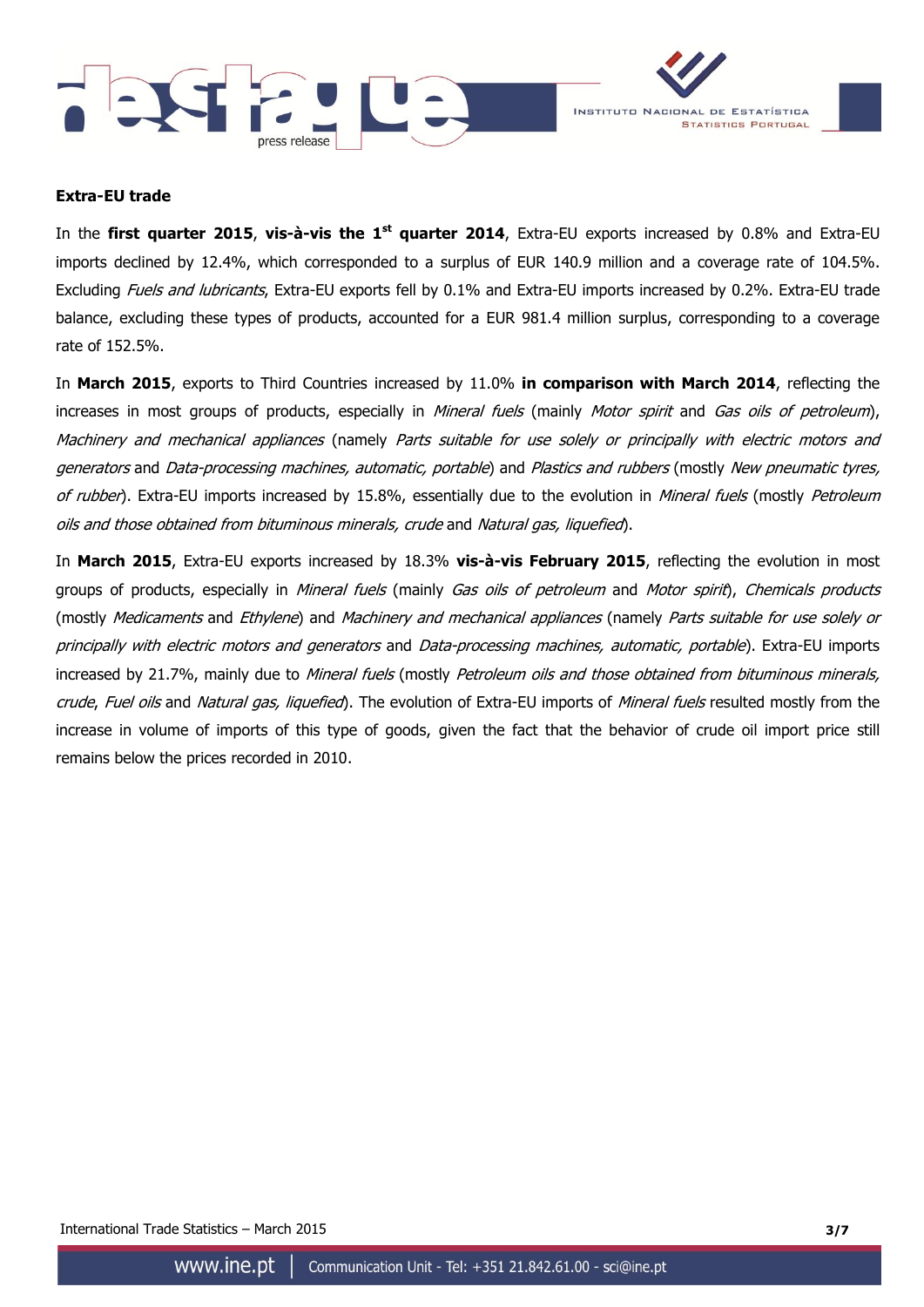| press release |                                      | <b>INSTITUTE</b> |
|---------------|--------------------------------------|------------------|
|               | <b>DOCUM 4TAIA DV AAGAITUUV DATA</b> | T1000T           |

NOVEMBER 4 143 2 969 2 1 174 DECEMBER 3 710 2 559 1 152





International Trade Statistics – March 2015 **4/7**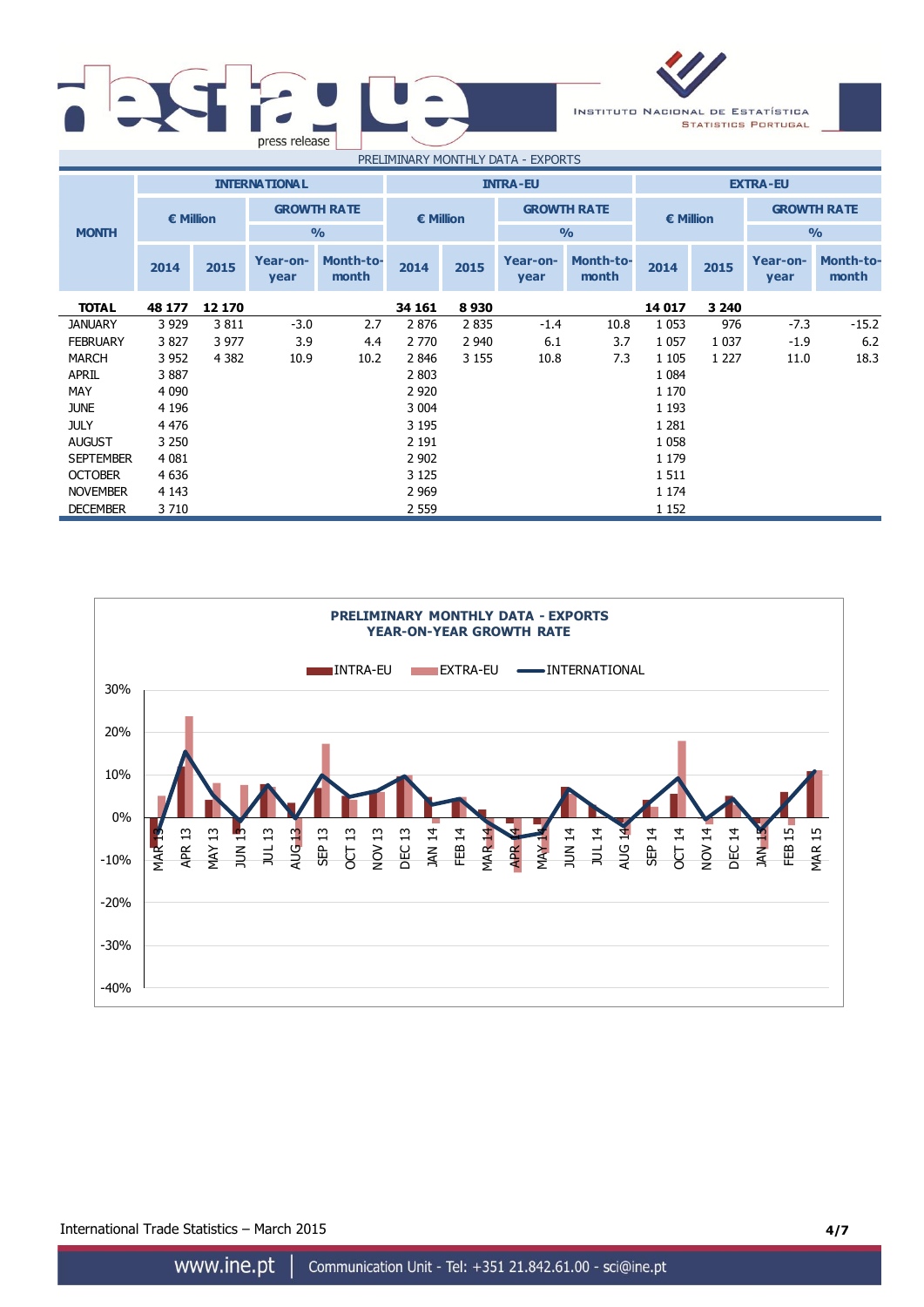

| PRELIMINARY MONTHLY DATA - IMPORTS |                    |         |                      |                           |                 |                                          |                  |                           |         |         |                    |                           |
|------------------------------------|--------------------|---------|----------------------|---------------------------|-----------------|------------------------------------------|------------------|---------------------------|---------|---------|--------------------|---------------------------|
|                                    |                    |         | <b>INTERNATIONAL</b> |                           | <b>INTRA-EU</b> |                                          |                  | <b>EXTRA-EU</b>           |         |         |                    |                           |
|                                    | $\epsilon$ Million |         | <b>GROWTH RATE</b>   |                           |                 | <b>GROWTH RATE</b><br>$\epsilon$ Million |                  | € Million                 |         |         | <b>GROWTH RATE</b> |                           |
| <b>MONTH</b>                       |                    |         |                      | $\frac{0}{0}$             |                 |                                          |                  | $\frac{0}{0}$             |         |         | $\frac{0}{0}$      |                           |
|                                    | 2014               | 2015    | Year-on-<br>year     | <b>Month-to-</b><br>month | 2014            | 2015                                     | Year-on-<br>year | <b>Month-to-</b><br>month | 2014    | 2015    | Year-on-<br>year   | <b>Month-to-</b><br>month |
| <b>TOTAL</b>                       | 58 854             | 14 138  |                      |                           | 43 979          | 11 0 39                                  |                  |                           | 14875   | 3099    |                    |                           |
| <b>JANUARY</b>                     | 4 9 20             | 4 4 3 0 | $-9.9$               | $-6.5$                    | 3 4 8 2         | 3 4 0 2                                  | $-2.3$           | $-5.0$                    | 1 4 3 7 | 1 0 2 9 | $-28.4$            | $-11.1$                   |
| <b>FEBRUARY</b>                    | 4 6 63             | 4 4 7 1 | $-4.1$               | 0.9                       | 3 5 4 1         | 3 5 3 7                                  | $-0.1$           | 4.0                       | 1 1 2 1 | 934     | $-16.7$            | $-9.2$                    |
| <b>MARCH</b>                       | 4 7 5 5            | 5 2 3 7 | 10.1                 | 17.1                      | 3 7 7 4         | 4 1 0 1                                  | 8.7              | 15.9                      | 981     | 1 1 3 6 | 15.8               | 21.7                      |
| <b>APRIL</b>                       | 4 5 24             |         |                      |                           | 3 5 5 7         |                                          |                  |                           | 968     |         |                    |                           |
| MAY                                | 5 0 0 4            |         |                      |                           | 3 6 7 3         |                                          |                  |                           | 1 3 3 1 |         |                    |                           |
| <b>JUNE</b>                        | 5 0 3 9            |         |                      |                           | 3 5 8 0         |                                          |                  |                           | 1 4 5 9 |         |                    |                           |
| <b>JULY</b>                        | 5 4 1 2            |         |                      |                           | 3 9 1 1         |                                          |                  |                           | 1 5 0 1 |         |                    |                           |
| <b>AUGUST</b>                      | 4 1 3 6            |         |                      |                           | 2 9 6 1         |                                          |                  |                           | 1 1 7 4 |         |                    |                           |
| <b>SEPTEMBER</b>                   | 5 2 1 3            |         |                      |                           | 3 9 3 2         |                                          |                  |                           | 1 2 8 1 |         |                    |                           |
| <b>OCTOBER</b>                     | 5 5 0 9            |         |                      |                           | 4 1 9 0         |                                          |                  |                           | 1 3 1 9 |         |                    |                           |
| <b>NOVEMBER</b>                    | 4 9 4 0            |         |                      |                           | 3796            |                                          |                  |                           | 1 1 4 5 |         |                    |                           |
| <b>DECEMBER</b>                    | 4 7 4 0            |         |                      |                           | 3 5 8 2         |                                          |                  |                           | 1 1 5 8 |         |                    |                           |



International Trade Statistics – March 2015 **5/7**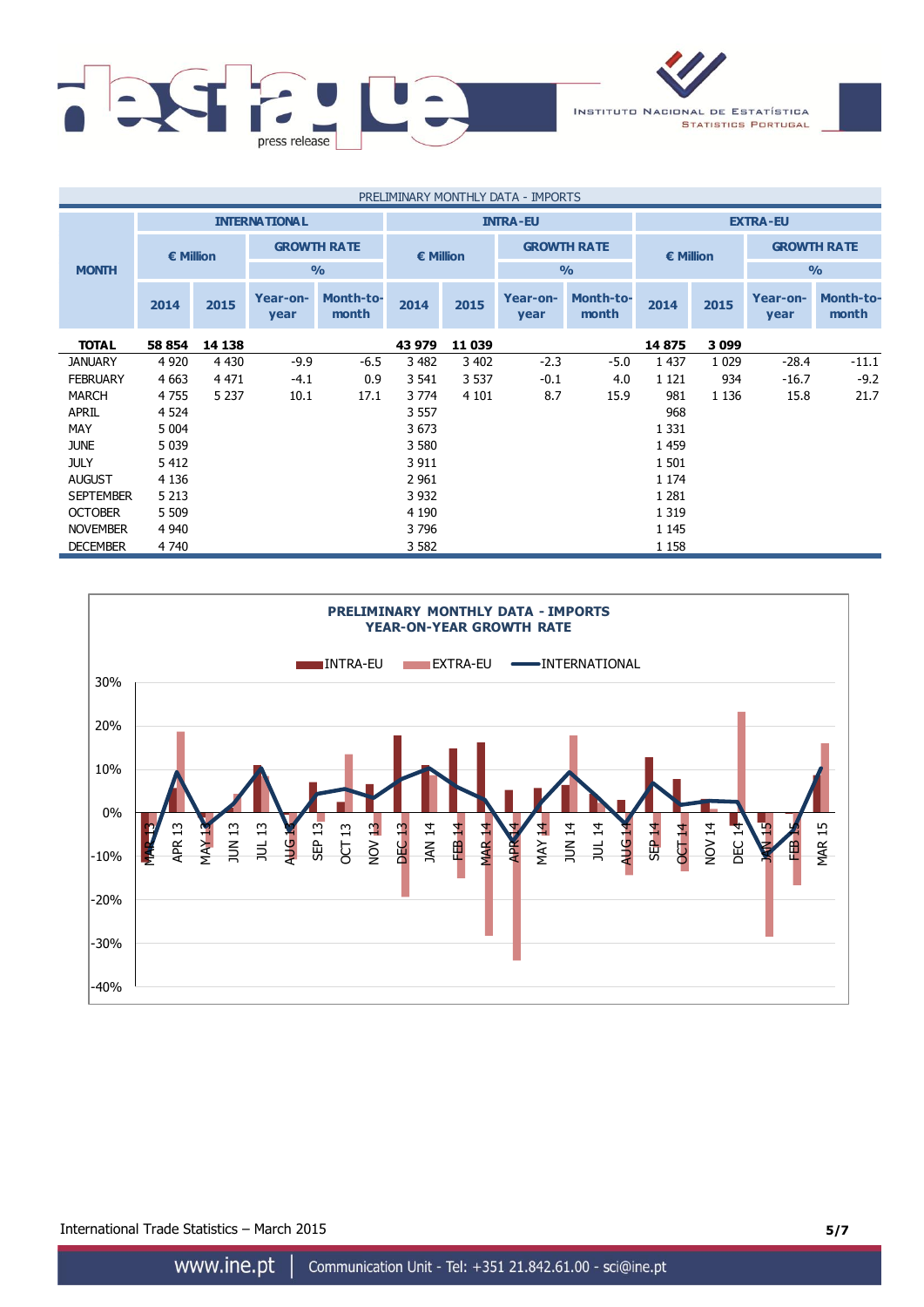



## **Broad Economic Categories**

In the first quarter 2015, in comparison with the 1<sup>st</sup> quarter 2014, as far as exports are concerned, the emphasis went to the increases in Fuels and lubricants (+8.9%), Capital goods (+7.3%) and in Transport equipment and accessories (+6.2%).

In the same period, with regard to **imports**, the emphasis went to the 30.1% reduction in Fuels and lubricants, mostly in Primary products. Imports of Transport equipment and accessories recorded the highest increase (+19.2%).

| PRELIMINARY GLOBAL DATA                               |                      |                                      |                              |                                      |               |                              |
|-------------------------------------------------------|----------------------|--------------------------------------|------------------------------|--------------------------------------|---------------|------------------------------|
|                                                       | <b>INTERNATIONAL</b> |                                      |                              |                                      |               |                              |
|                                                       |                      | <b>EXPORTS</b>                       |                              | <b>IMPORTS</b>                       |               |                              |
| <b>BROAD ECONOMIC CATEGORIES</b>                      |                      | € Million                            | <b>GROWTH</b><br><b>RATE</b> | € Million                            |               | <b>GROWTH</b><br><b>RATE</b> |
|                                                       | <b>MAR 14</b>        | JAN 14 to JAN 15 to<br><b>MAR 15</b> | $\frac{0}{0}$                | JAN 14 to JAN 15 to<br><b>MAR 14</b> | <b>MAR 15</b> | $\frac{0}{0}$                |
|                                                       |                      |                                      |                              |                                      |               |                              |
| <b>FOOD AND BEVERAGES</b>                             | 1 1 4 7              | 1 1 9 2                              | 3.9                          | 1 7 9 4                              | 1846          | 3.0                          |
| PRIMARY                                               | 317                  | 341                                  | 7.6                          | 745                                  | 765           | 2.7                          |
| <b>PROCESSED</b>                                      | 831                  | 851                                  | 2.4                          | 1 0 4 8                              | 1 0 8 1       | 3.1                          |
| INDUSTRIAL SUPPLIES NOT ELSEWHERE SPECIFIED           | 4 0 6 1              | 4 0 7 9                              | 0.4                          | 4 2 6 0                              | 4 2 1 5       | $-1.0$                       |
| PRIMARY                                               | 331                  | 349                                  | 5.3                          | 485                                  | 466           | $-3.8$                       |
| <b>PROCESSED</b>                                      | 3730                 | 3731                                 | 0.0                          | 3775                                 | 3 7 4 9       | $-0.7$                       |
| <b>FUELS AND LUBRICANTS</b>                           | 792                  | 862                                  | 8.9                          | 2 5 1 1                              | 1756          | $-30.1$                      |
| PRIMARY                                               | 1                    | 10                                   | 1626.3                       | 1819                                 | 1 2 4 1       | $-31.8$                      |
| <b>PROCESSED</b>                                      | 791                  | 852                                  | 7.7                          | 691                                  | 515           | $-25.6$                      |
| CAPITAL GOODS, AND PARTS AND ACCESSORIES THEREOF (1)  | 1 470                | 1577                                 | 7.3                          | 1972                                 | 2 0 3 8       | 3.3                          |
| CAPITAL GOODS (EXCEPT TRANSPORT EQUIPMENT)            | 906                  | 941                                  | 3.8                          | 1 1 8 9                              | 1 2 6 2       | 6.1                          |
| PARTS AND ACCESSORIES                                 | 563                  | 636                                  | 12.9                         | 782                                  | 776           | $-0.8$                       |
| TRANSPORT EQUIPMENT AND PARTS AND ACCESSORIES THEREOF | 1847                 | 1 9 6 2                              | 6.2                          | 1725                                 | 2 0 5 6       | 19.2                         |
| PASSENGER MOTOR CARS                                  | 517                  | 527                                  | 1.8                          | 598                                  | 835           | 39.6                         |
| <b>OTHER</b>                                          | 253                  | 273                                  | 7.8                          | 168                                  | 173           | 3.1                          |
| PARTS AND ACCESSORIES                                 | 1 0 7 7              | 1 1 6 3                              | 8.0                          | 959                                  | 1 0 4 7       | 9.2                          |
| CONSUMER GOODS NOT ELSEWHERE SPECIFIED                | 2 3 8 3              | 2 4 8 6                              | 4.3                          | 2 0 7 4                              | 2 2 2 5       | 7.3                          |
| <b>DURABLE</b>                                        | 294                  | 302                                  | 2.8                          | 289                                  | 327           | 12.9                         |
| <b>SEMI-DURABLE</b>                                   | 1 3 4 9              | 1 3 8 2                              | 2.5                          | 831                                  | 870           | 4.7                          |
| <b>NON-DURABLE</b>                                    | 741                  | 803                                  | 8.4                          | 954                                  | 1 0 2 9       | 7.8                          |
| <b>GOODS NOT ELSEWHERE SPECIFIED</b>                  | 6                    | 10                                   | 71.8                         | $\overline{2}$                       | $\mathcal{P}$ | $-0.2$                       |
| (1) - EXCEPT TRANSPORT EQUIPMENT                      |                      |                                      |                              |                                      |               |                              |

International Trade Statistics – March 2015 **6/7**